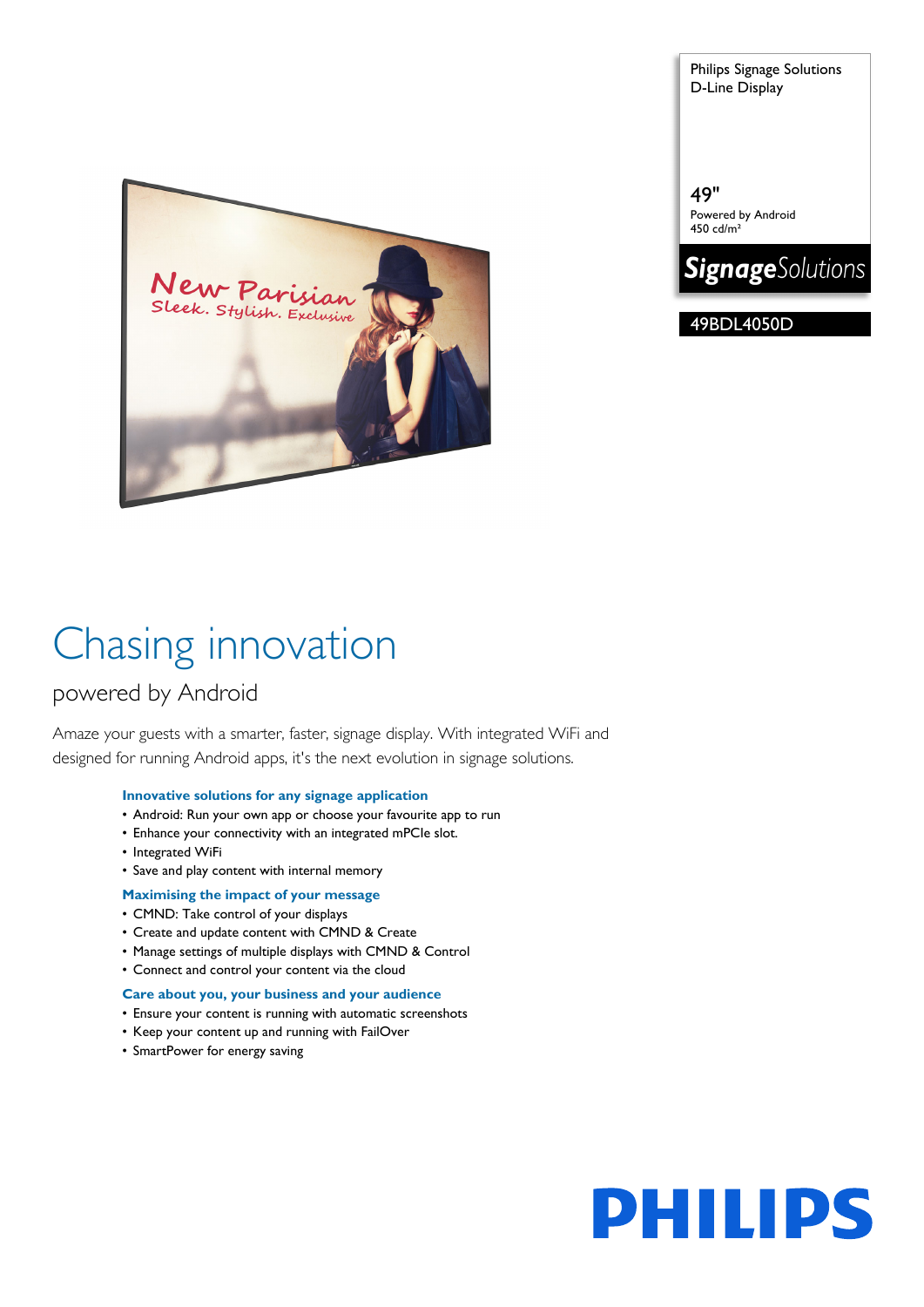#### 49BDL4050D/00

## **Highlights**

#### **Powered by Android**

With Android OS integrated into the display, you can work with the most developed OS on the planet and save your own app directly into the display. Or, choose from the large library of Android apps and play content from there. With the built-in scheduler, you can daypart your apps and content based on your customer and time of day and with the autoorientation feature, showing content in portrait or landscape is as simple as turning the display.

#### **PCI Slot**

With an integrated PCI slot, you can connect a Wi-Fi, Bluetooth or 4G LTE module, allowing for even greater communication with the display. Machine-to-machine communication is also enhanced, with numerous configurations available for customers to use, such as the ability to expand product features or signalhandling capability.

#### **Internal Memory**

#### **C** Memory Cache



Save and play content with internal memory. Upload your media into the display and playback content immediately. Working in conjunction with the internal browser, it also serves as a memory cache when streaming online content. If the network ever fails, the internal memory keeps content running by playing a cached version of the content, ensuring that your media stays up even if the network goes down.

#### **Proof of Play**

Content is king, and with the automatic screenshot feature, you can make sure that your content is up and running at all times. Screenshots are taken throughout the day, which are then stored in the FTP server. From there, the screenshots can be viewed no matter when, or where you are.

#### **FailOver**



Keeping your content up and running is critical for demanding commercial applications. While it is unlikely you will face a content disaster, FailOver provides content protection with a revolutionary technology that plays back-up content on screen in the event of a media player failure. FailOver automatically kicks in when the primary input fails. Simply select a primary input connection and a FailOver connection and you're ready for instant protection.

#### **SmartPower**

# Power Saving high

The backlight intensity can be controlled and pre-set by the system to reduce the power consumption by up to 50%, which saves substantially on energy costs.

#### **CMND**



A robust display management platform, CMND puts the power back into your hands. Update and manage content with CMND & Create or control your settings with CMND & Control. It's all possible with CMND.

#### **CMND and Control**



With CMND & Control, easily manage multiple displays in a central location. With real time display monitoring, setting and software updates from a remote location, and the ability to customise and configure multiple displays at once, such as video wall or menu board displays, controlling your suite of displays has never been easier.

#### **CMND and Create**



Design and create compelling content with CMND & Create, a powerful authoring tool. With a drag and drop interface, preloaded templates, and integrated widgets, you'll be able to amaze your customers with compelling content. Available in portrait and landscape mode.

#### **SmartBrowser**



Connect and control your content via the cloud with the integrated HTML5 browser. Using the Chromium based browser, design your content online and connect a single display, or your complete network. Show content in both landscape and portrait mode, with full HD resolution. Streaming content can also be shown in a PIP (picture-in-picture) window. Simply connect the display to the internet using WiFi or with an RJ45 cable, and enjoy your own created playlists